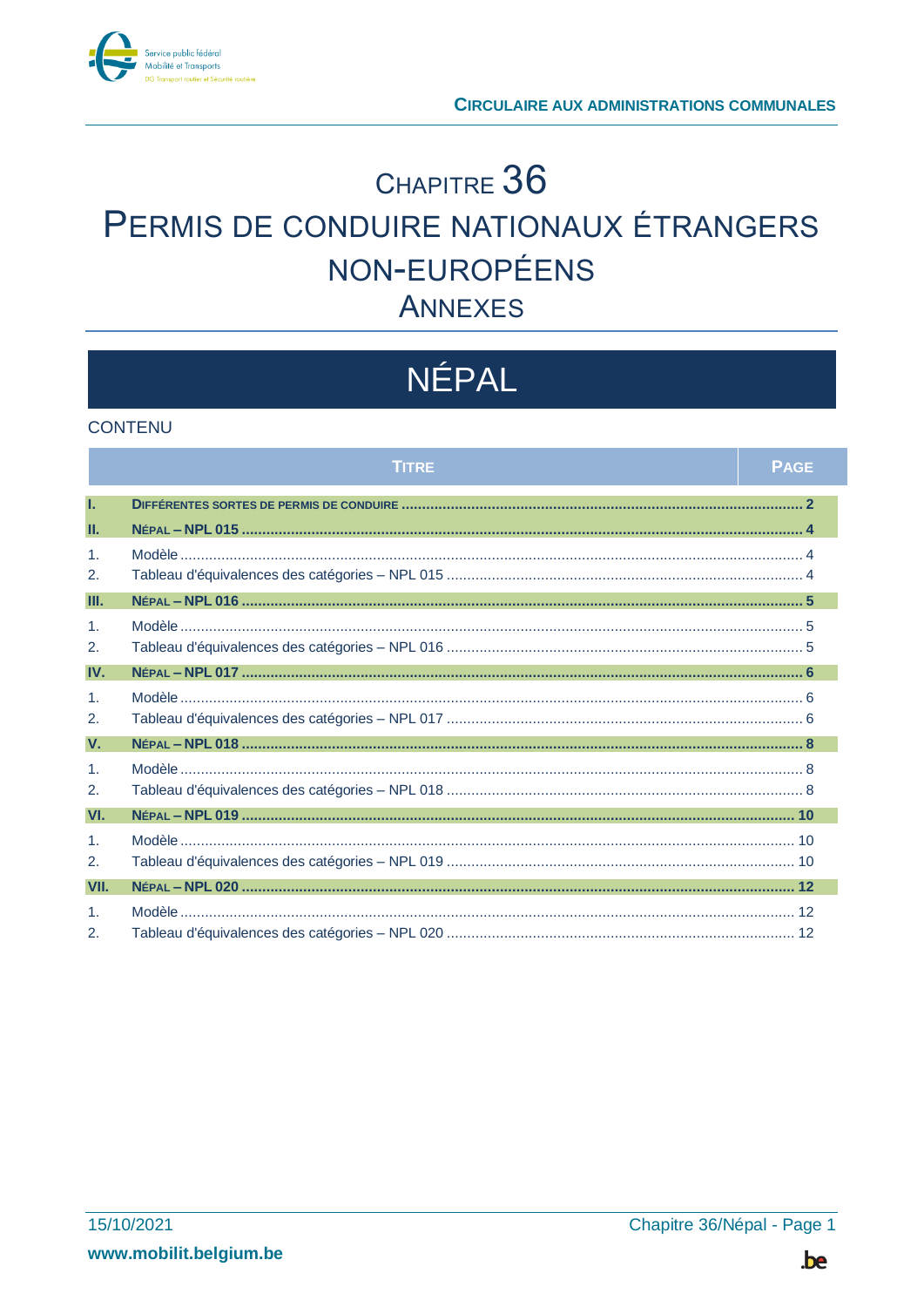

# <span id="page-1-0"></span>**I. DIFFÉRENTES SORTES DE PERMIS DE CONDUIRE**

| <b>RÉFÉRENCE</b><br><b>DU PERMIS</b> | <b>IMAGE</b>                                                                                                                                                                                                                                                                                       | DÉLIVRÉ<br>À PARTIR DE | <b>DÉLIVRÉ</b><br><b>JUSQU'AU</b> | <b>VALIDITÉ</b><br><b>DU</b><br><b>DOCUMENT</b> |
|--------------------------------------|----------------------------------------------------------------------------------------------------------------------------------------------------------------------------------------------------------------------------------------------------------------------------------------------------|------------------------|-----------------------------------|-------------------------------------------------|
| <b>NPL 015</b>                       | 83, 181, 181<br><b>Hisquest 4</b><br>481<br>CLINIC RM<br>عسا<br>HOOR ATA 11-DE-200<br>WINNI<br>22<br>华西<br>すちうか<br>院製<br><b>EMAP</b><br><b>Galvalle</b>                                                                                                                                            | 02/2004                |                                   |                                                 |
| <b>NPL 016</b>                       | <b>MALL</b><br><b>SIGNERS</b><br>and smoot angels are<br>-10.06<br><b>NEWSTER INTO</b><br><b>MOAT</b><br>Throwa-U.Susan<br><b>Plaza</b><br><b>PS 19</b><br>Berrings - 1984<br>ter ago                                                                                                              | 2007                   |                                   |                                                 |
| <b>NPL 017</b>                       | <b>GOVERNMENT OF NEPAL</b><br>NON PROFESSIONAL DRIVING LICENSE<br>D.L.No.:<br>Name:<br>B.G.<br>Address:<br>D.O.B.<br>F/H Name:<br>Citizenship No.:<br>Catagory:<br>D.O.L<br>Passport No.:<br>0.0.E.<br>Phone No.:<br>Signature of Holder<br>Issued By                                              | 12/2015                | <b>Délivré</b><br>actuellement    |                                                 |
| <b>NPL 018</b>                       | <b>GOVERNMENT OF NEPAL</b><br><b>DRIVING LICENSE</b><br>D.L.No.<br>Name:<br>Address :<br>B.G.<br><b>License Office</b><br>D.O.B.<br>F/H Name:<br>Category:<br><b>Citizenship No.</b><br>D. O. L:<br><b>Passport No.:</b><br>D.O.E.<br>Phone No.:<br><b>Signature of Holder</b><br><b>Issued By</b> |                        | Délivré<br>actuellement           |                                                 |

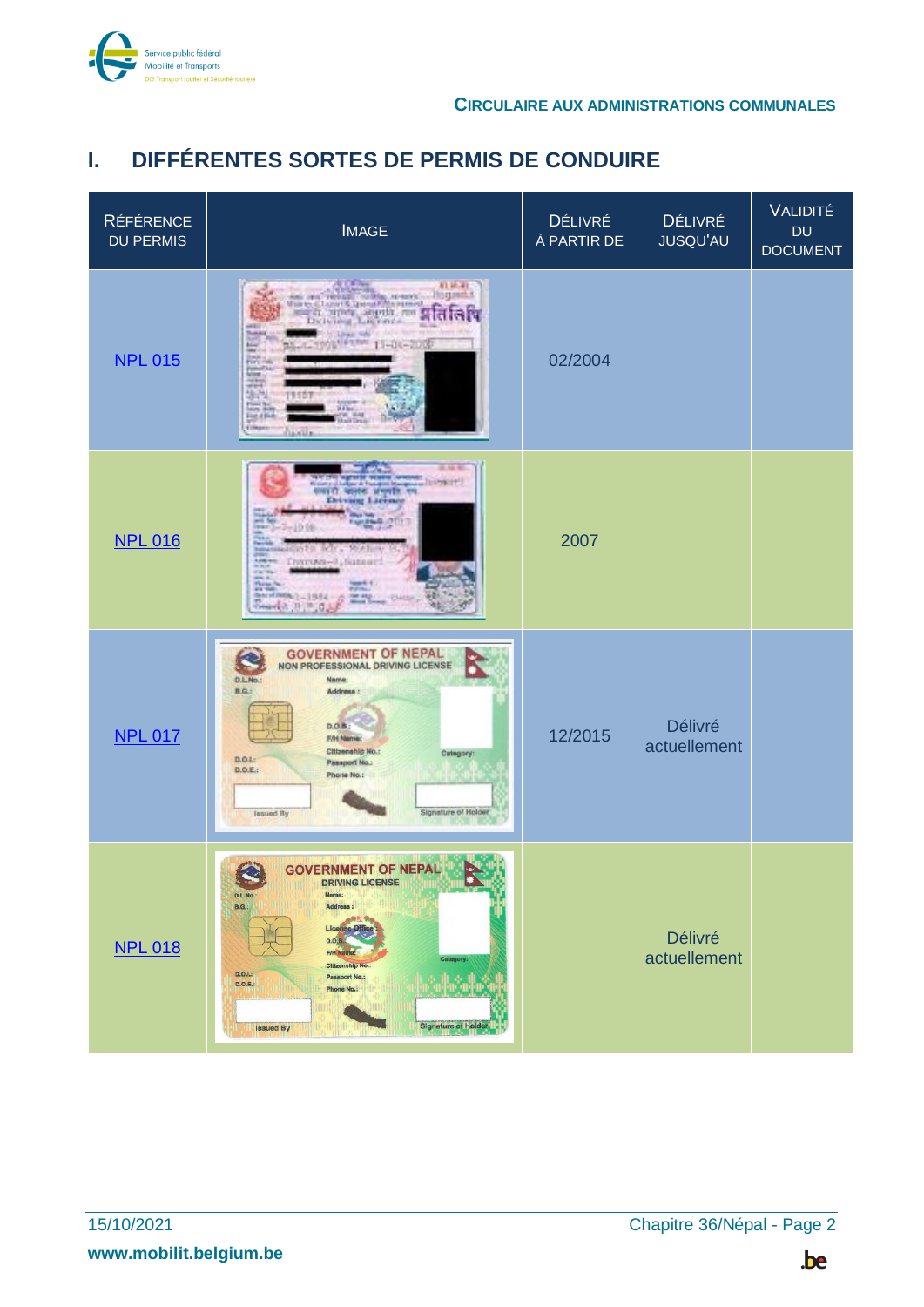

| <b>RÉFÉRENCE</b><br><b>DU PERMIS</b> | <b>IMAGE</b>                                                                                                                                                                                                                                                                                                                                       | <b>DÉLIVRÉ</b><br>À PARTIR DE | <b>DÉLIVRÉ</b><br>JUSQU'AU     | <b>VALIDITÉ</b><br><b>DU</b><br><b>DOCUMENT</b> |
|--------------------------------------|----------------------------------------------------------------------------------------------------------------------------------------------------------------------------------------------------------------------------------------------------------------------------------------------------------------------------------------------------|-------------------------------|--------------------------------|-------------------------------------------------|
| <b>NPL 019</b>                       | <b>GOVERNMENT OF NEPAL</b><br><b>DRIVING LICENSE</b><br><b>D.L.No</b><br>Name:<br><b>B.G.:</b><br>Address<br>D.O.B.<br><b>F/H Name:</b><br>Citizenship No.:<br>D.O.I.<br>D.O.E.<br>Passport No.:<br>Category:<br>Phone No.:<br><b>Issued By</b><br><b>Signature of Holder</b>                                                                      |                               | <b>Délivré</b><br>actuellement |                                                 |
| <b>NPL 020</b>                       | नेपाल सरकार<br>K<br><b>GOVERNMENT OF NEPAL</b><br>सवारी चालक अनुमतिपत्र<br><b>DRIVING LICENSE</b><br>D.L.No.:<br>Name:<br>$B.G.$ :<br>Address:<br>License Office<br>D.O.B.<br>F/H Name:<br>Category:<br>$D.O.I.$ :<br><b>Citizenship No.:</b><br>D.O.E.:<br>Passport No.:<br><b>Contact No.:</b><br><b>Signature of Holder</b><br><b>Issued By</b> |                               | <b>Délivré</b><br>actuellement |                                                 |

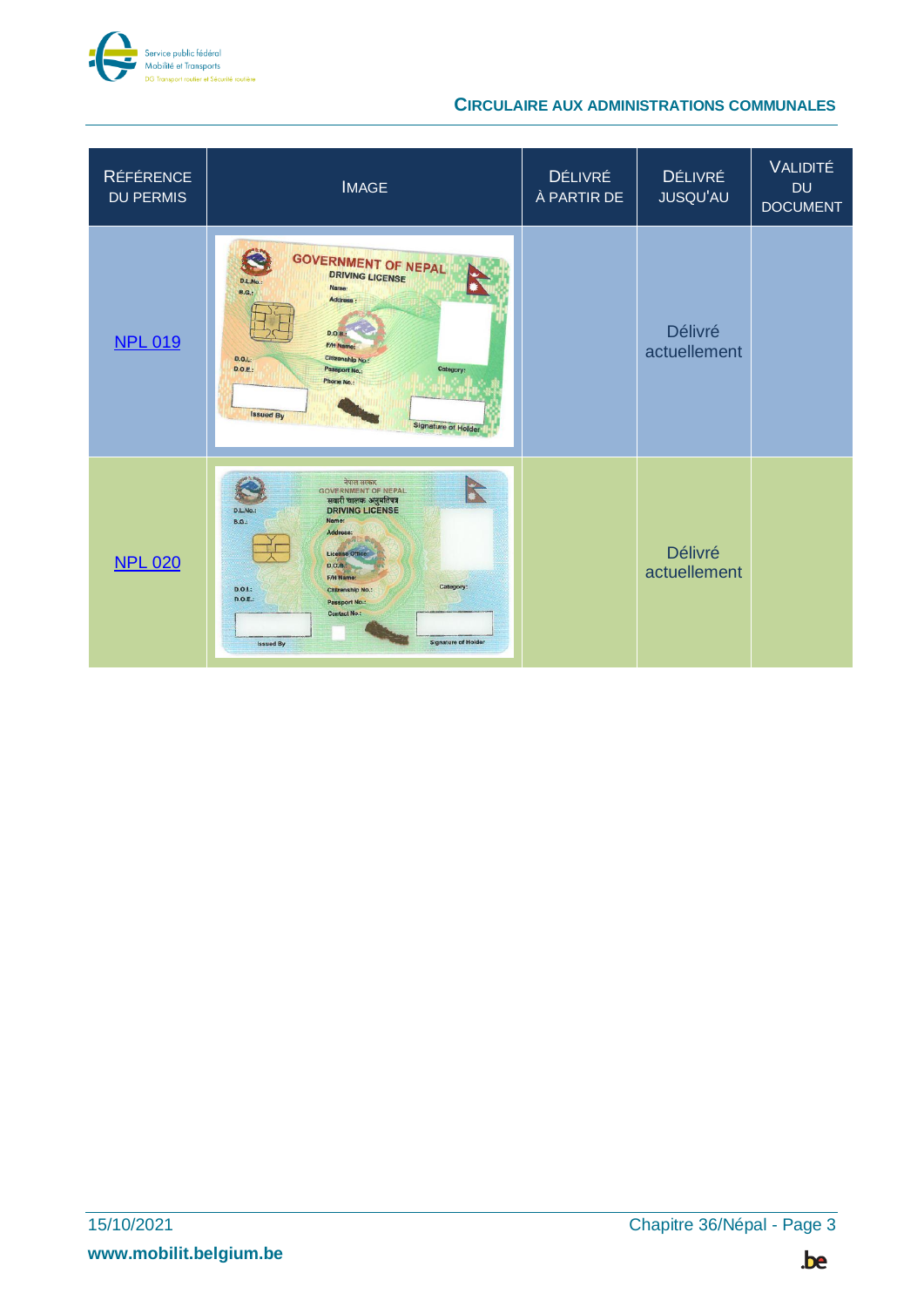

# <span id="page-3-0"></span>**II. NÉPAL – NPL 015**

### <span id="page-3-1"></span>**1. MODÈLE**



### <span id="page-3-2"></span>**2. TABLEAU D'ÉQUIVALENCES DES CATÉGORIES – NPL 015**

| CATÉGORIE ÉTRANGÈRE         | CATÉGORIE CORRESPONDANTE |
|-----------------------------|--------------------------|
| B (car, jeep, delivery van) |                          |
| F (mini bus, mini truck)    | B                        |
| G (truck, bus, lorry)       |                          |

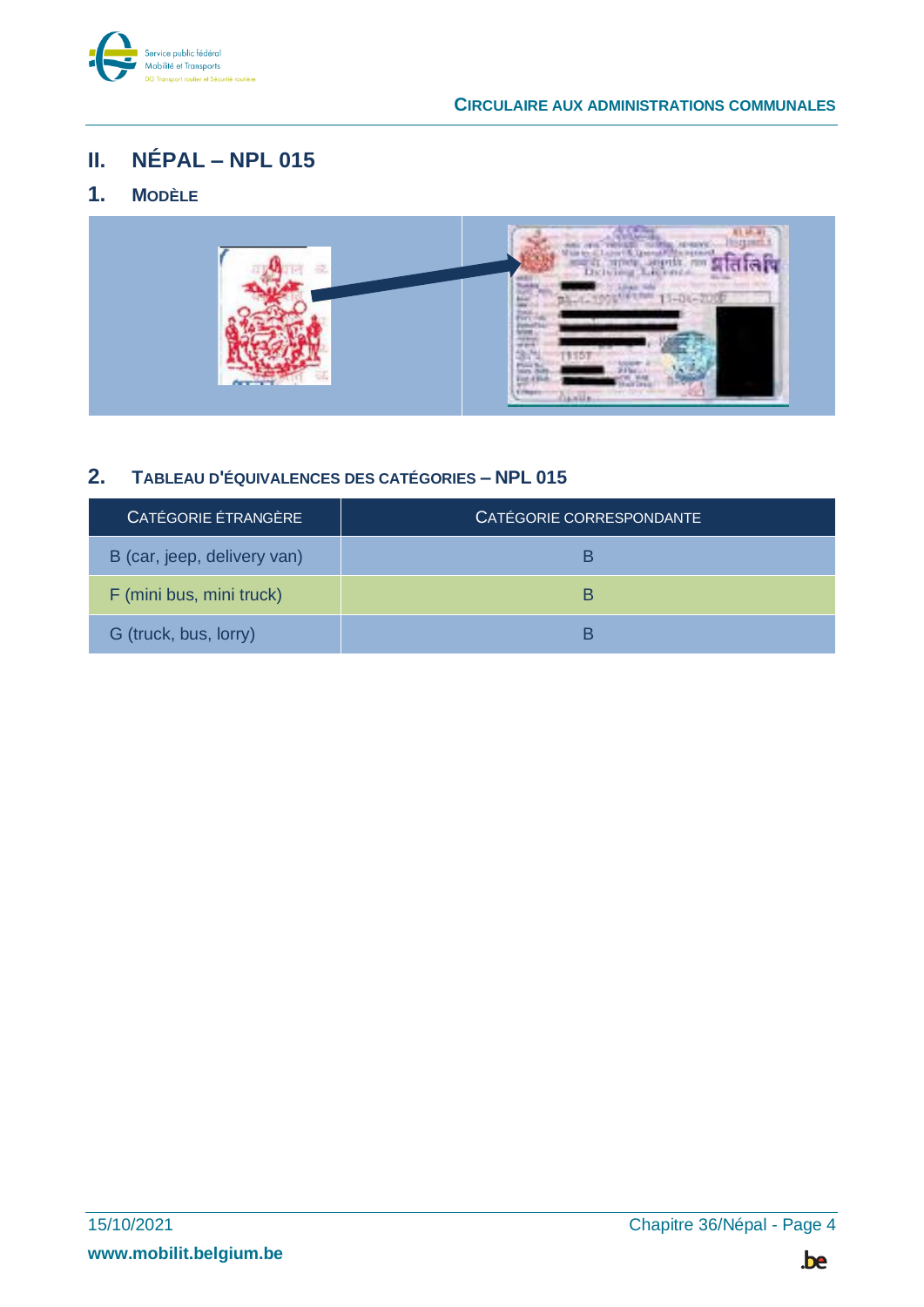

# <span id="page-4-0"></span>**III. NÉPAL – NPL 016**

### <span id="page-4-1"></span>**1. MODÈLE**



#### <span id="page-4-2"></span>**2. TABLEAU D'ÉQUIVALENCES DES CATÉGORIES – NPL 016**

| CATÉGORIE ÉTRANGÈRE         | CATÉGORIE CORRESPONDANTE |
|-----------------------------|--------------------------|
| B (car, jeep, delivery van) | В                        |
| F (mini bus, mini truck)    | R                        |
| G (truck, bus, lorry)       | P                        |

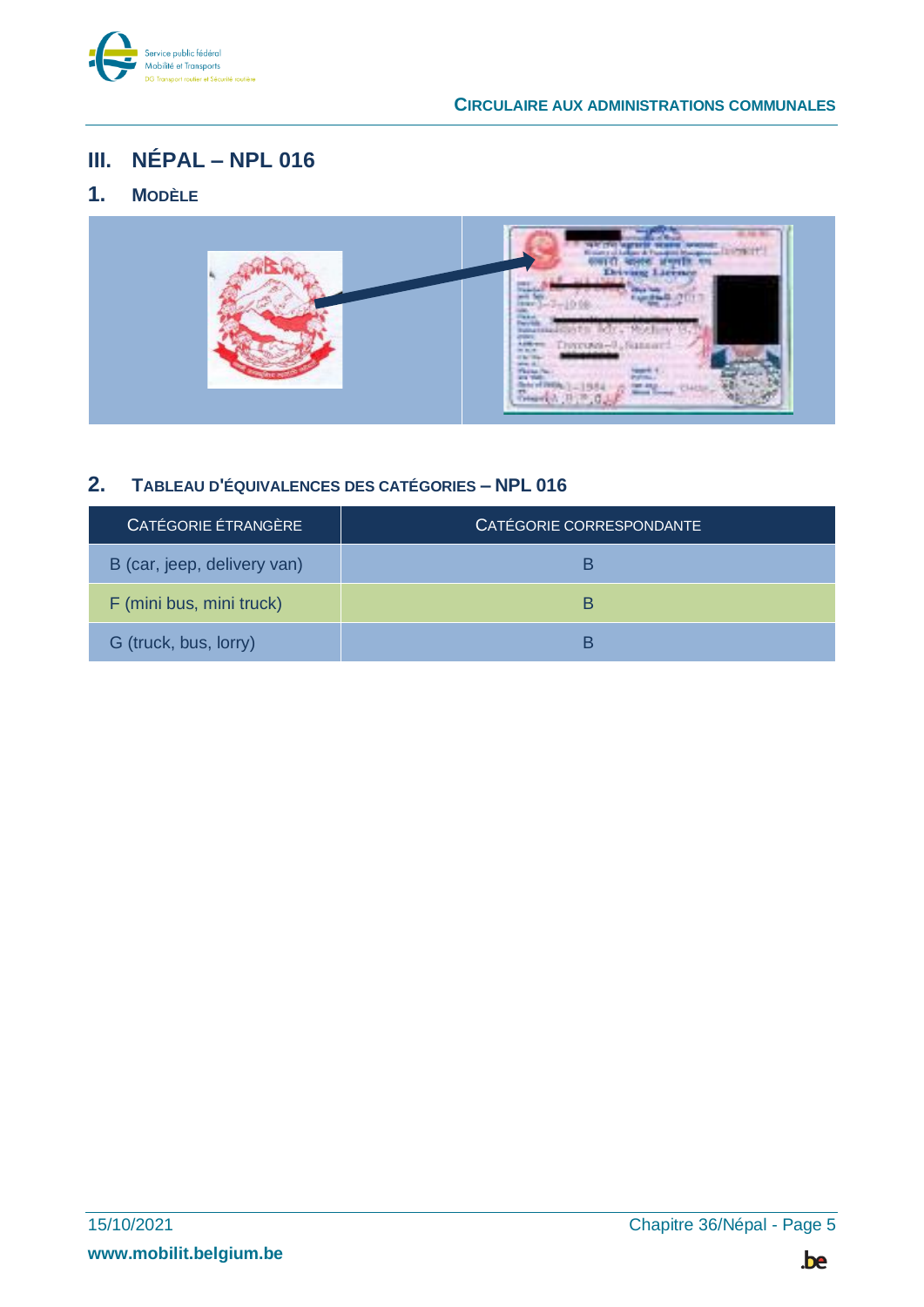

## <span id="page-5-0"></span>**IV. NÉPAL – NPL 017**

### <span id="page-5-1"></span>**1. MODÈLE**



#### <span id="page-5-2"></span>**2. TABLEAU D'ÉQUIVALENCES DES CATÉGORIES – NPL 017**

| CATÉGORIE ÉTRANGÈRE            | CATÉGORIE CORRESPONDANTE |
|--------------------------------|--------------------------|
| A: Motercycle, Scooter, Moped  |                          |
| B: Car, Jeep and Delivery Van  | B                        |
| C: Tempo, Auto Rickshaw        |                          |
| C1: E-Rickshaw                 |                          |
| D: Power Tiller                |                          |
| E: Tractor                     |                          |
| F: Minibus, Mini truck         | B                        |
| G: Truck, Bus and Lorry        | B                        |
| H: Road Roller, Dozer          |                          |
| H1: Dozer                      |                          |
| <b>H2: Road Roller</b>         |                          |
| I: Crane, Fire Brigade, Loader |                          |
| 11: Crane                      |                          |
| 12: Fire Brigade               |                          |
| 13: Loader:                    |                          |

15/10/2021 Chapitre 36/Népal - Page 6

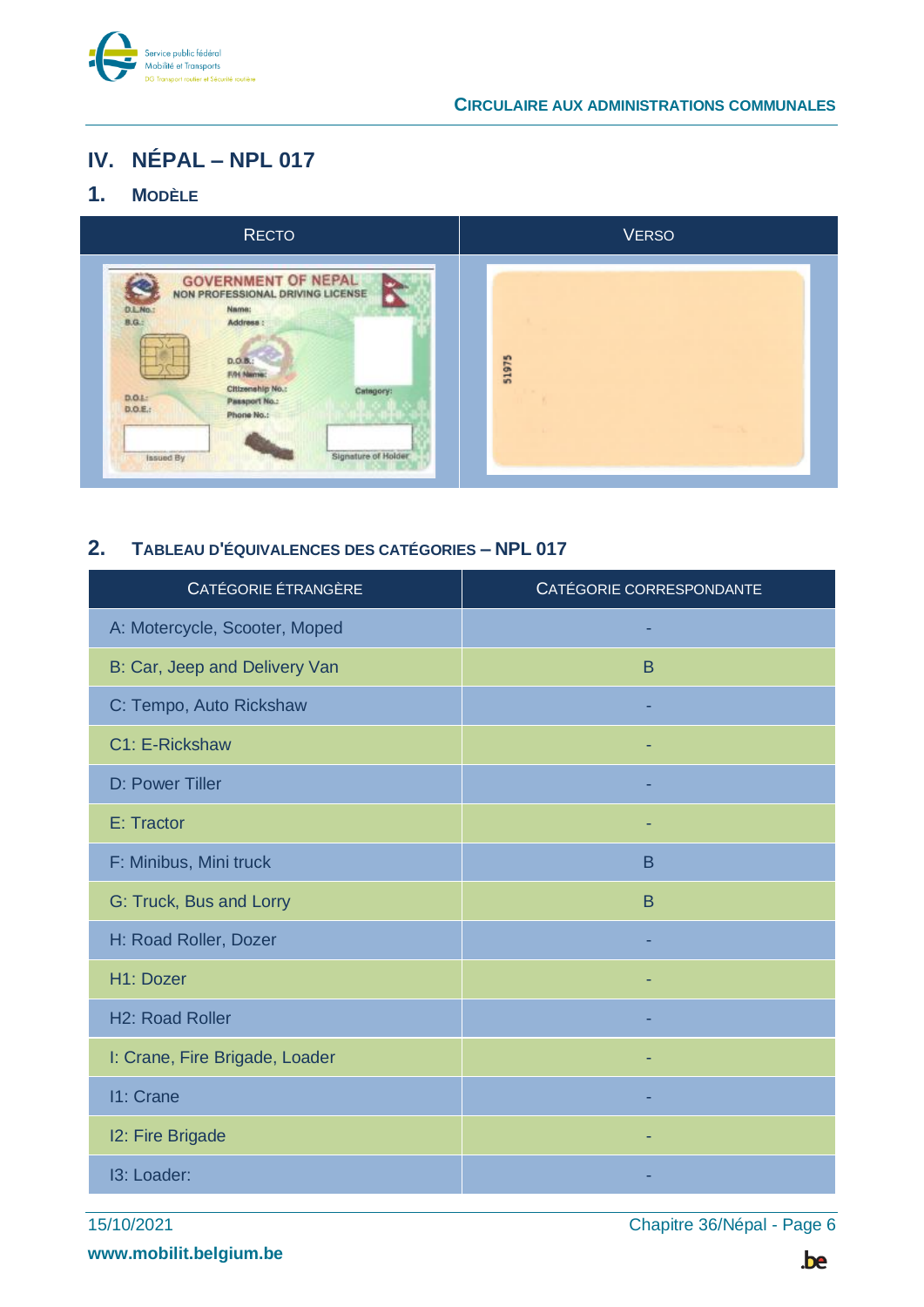

| J1: Excavator      |  |
|--------------------|--|
| J2: Backhoe Loader |  |
| J3: Grader         |  |
| J4: Forklift       |  |
| J5: Other          |  |
| K: Scooter, Moped  |  |

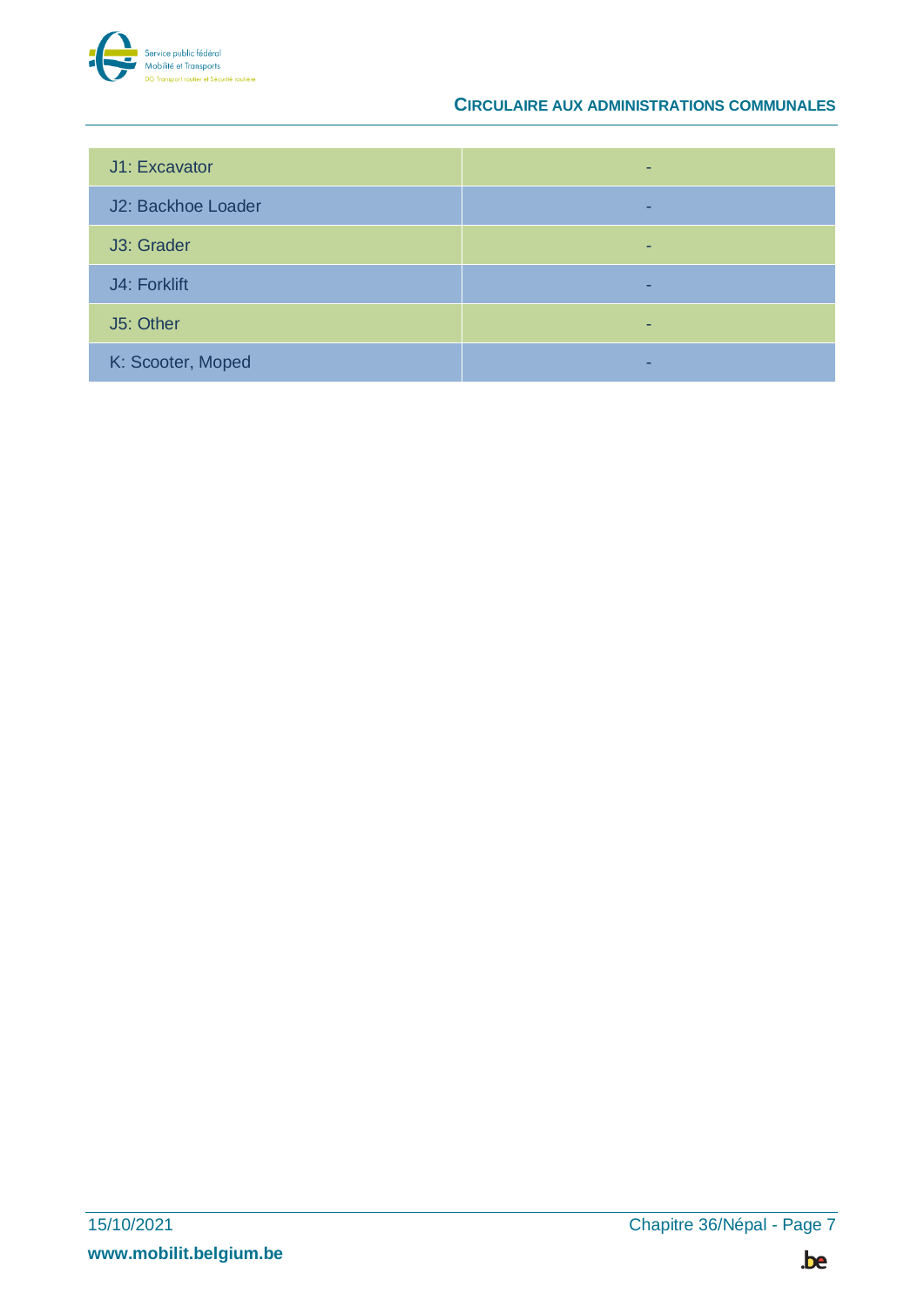

### <span id="page-7-0"></span>**V. NÉPAL – NPL 018**

#### <span id="page-7-1"></span>**1. MODÈLE**



#### <span id="page-7-2"></span>**2. TABLEAU D'ÉQUIVALENCES DES CATÉGORIES – NPL 018**

| CATÉGORIE ÉTRANGÈRE            | CATÉGORIE CORRESPONDANTE |
|--------------------------------|--------------------------|
| A: Motercycle, Scooter, Moped  |                          |
| B: Car, Jeep and Delivery Van  | B                        |
| C: Tempo, Auto Rickshaw        |                          |
| C1: E-Rickshaw                 |                          |
| D: Power Tiller                |                          |
| E: Tractor                     |                          |
| F: Minibus, Mini truck         | B                        |
| G: Truck, Bus and Lorry        | B                        |
| H: Road Roller, Dozer          |                          |
| H1: Dozer                      |                          |
| H <sub>2</sub> : Road Roller   |                          |
| I: Crane, Fire Brigade, Loader |                          |
| 11: Crane                      |                          |
| 12: Fire Brigade               |                          |
| 13: Loader:                    |                          |

15/10/2021 Chapitre 36/Népal - Page 8

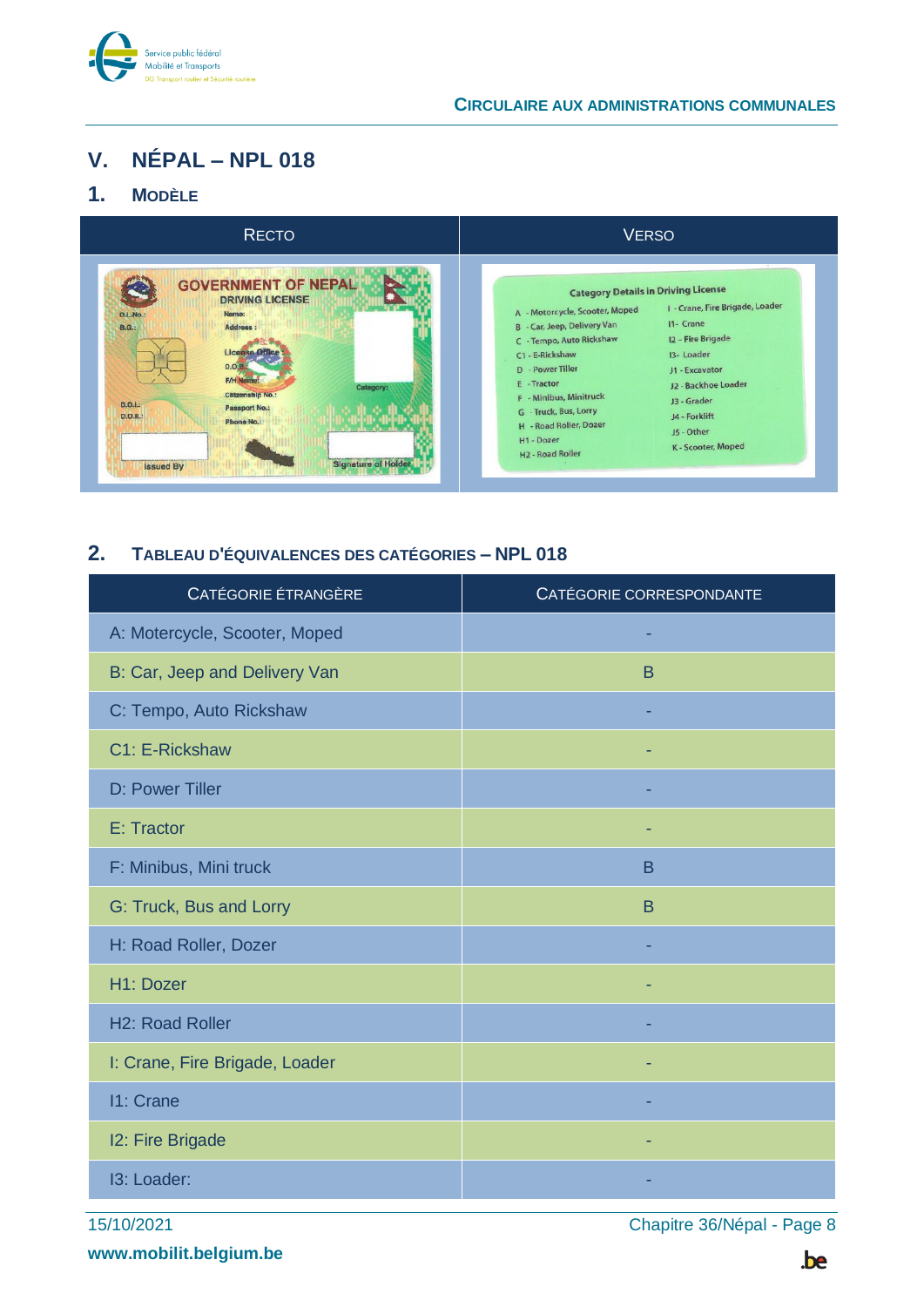

| J1: Excavator      |  |
|--------------------|--|
| J2: Backhoe Loader |  |
| J3: Grader         |  |
| J4: Forklift       |  |
| J5: Other          |  |
| K: Scooter, Moped  |  |

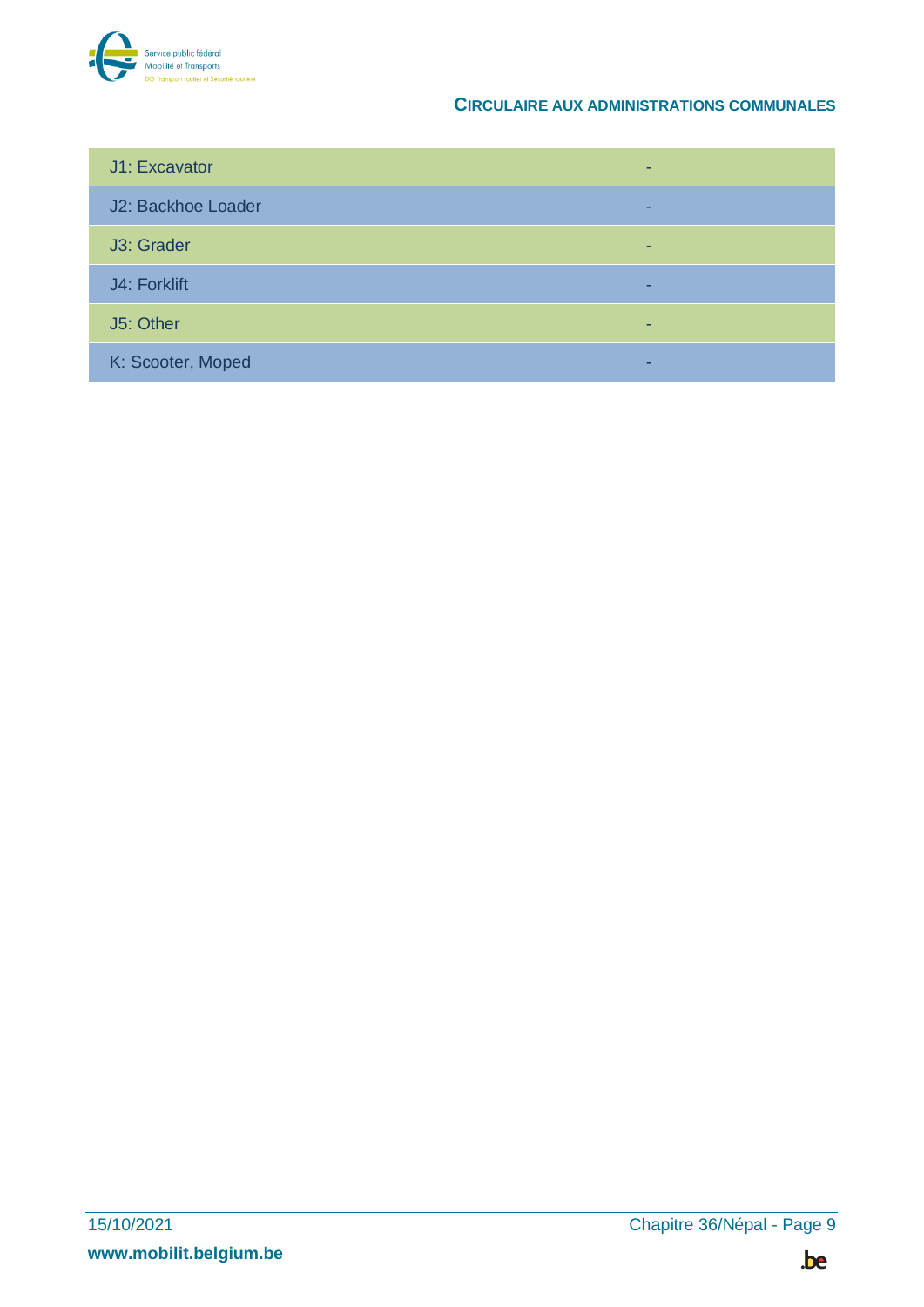

# <span id="page-9-0"></span>**VI. NÉPAL – NPL 019**

### <span id="page-9-1"></span>**1. MODÈLE**

| <b>RECTO</b>                                                                                                                                                                                                                                                       | <b>VERSO</b>                                                                                                                                                                                                                                                                                                                                                                                                                                                                                                                    |
|--------------------------------------------------------------------------------------------------------------------------------------------------------------------------------------------------------------------------------------------------------------------|---------------------------------------------------------------------------------------------------------------------------------------------------------------------------------------------------------------------------------------------------------------------------------------------------------------------------------------------------------------------------------------------------------------------------------------------------------------------------------------------------------------------------------|
| <b>GOVERNMENT OF NEPAL</b><br><b>DRIVING LICENSE</b><br><b>D.L.No.:</b><br>Name:<br>B.G.<br>Address :<br>D.O.B.<br><b>F/H Name:</b><br>Citizenship No.:<br>D.O.L.<br>D.O.E.<br>Category:<br>Passport No.:<br>Phone No.:<br>Issued By<br><b>Signature of Holder</b> | <b>Category Details in Driving License</b><br>I - Crane, Fire Brigade, Loader<br>A - Motorcycle, Scooter, Moped<br>I1- Crane<br>B - Car, Jeep, Delivery Van<br>C - Tempo, Auto Rickshaw<br>12 - Fire Brigade<br>C1 - E-Rickshaw<br>13- Loader<br><b>D</b> - Power Tiller<br>J1 - Excavator<br>E - Tractor<br>J2 - Backhoe Loader<br>F - Minibus, Minitruck<br>J3 - Grader<br>G - Truck, Bus, Lorry<br>J4 - Forklift<br>H - Road Roller, Dozer<br>J5 - Other<br>H1 - Dozer<br>K - Scooter, Moped<br>H <sub>2</sub> - Road Roller |

### <span id="page-9-2"></span>**2. TABLEAU D'ÉQUIVALENCES DES CATÉGORIES – NPL 019**

| CATÉGORIE ÉTRANGÈRE            | CATÉGORIE CORRESPONDANTE |
|--------------------------------|--------------------------|
| A: Motercycle, Scooter, Moped  |                          |
| B: Car, Jeep and Delivery Van  | B                        |
| C: Tempo, Auto Rickshaw        |                          |
| C1: E-Rickshaw                 |                          |
| D: Power Tiller                |                          |
| E: Tractor                     |                          |
| F: Minibus, Mini truck         | B                        |
| G: Truck, Bus and Lorry        | B                        |
| H: Road Roller, Dozer          |                          |
| H1: Dozer                      |                          |
| H <sub>2</sub> : Road Roller   |                          |
| I: Crane, Fire Brigade, Loader |                          |
| 11: Crane                      |                          |
| 12: Fire Brigade               |                          |
| <b>13: Loader:</b>             |                          |

15/10/2021 Chapitre 36/Népal - Page 10

**www.mobilit.belgium.be**

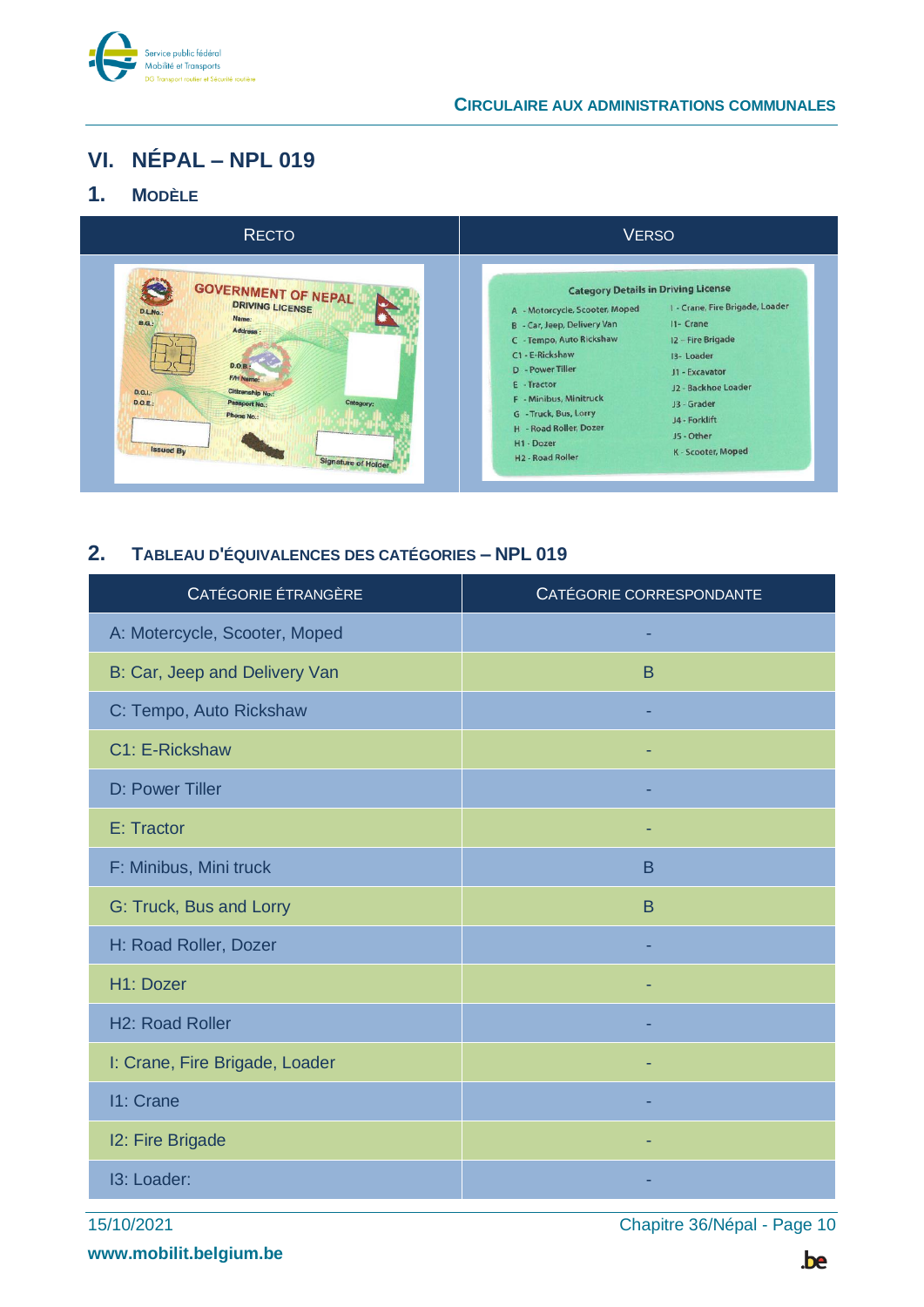

| J1: Excavator      |  |
|--------------------|--|
| J2: Backhoe Loader |  |
| J3: Grader         |  |
| J4: Forklift       |  |
| J5: Other          |  |
| K: Scooter, Moped  |  |

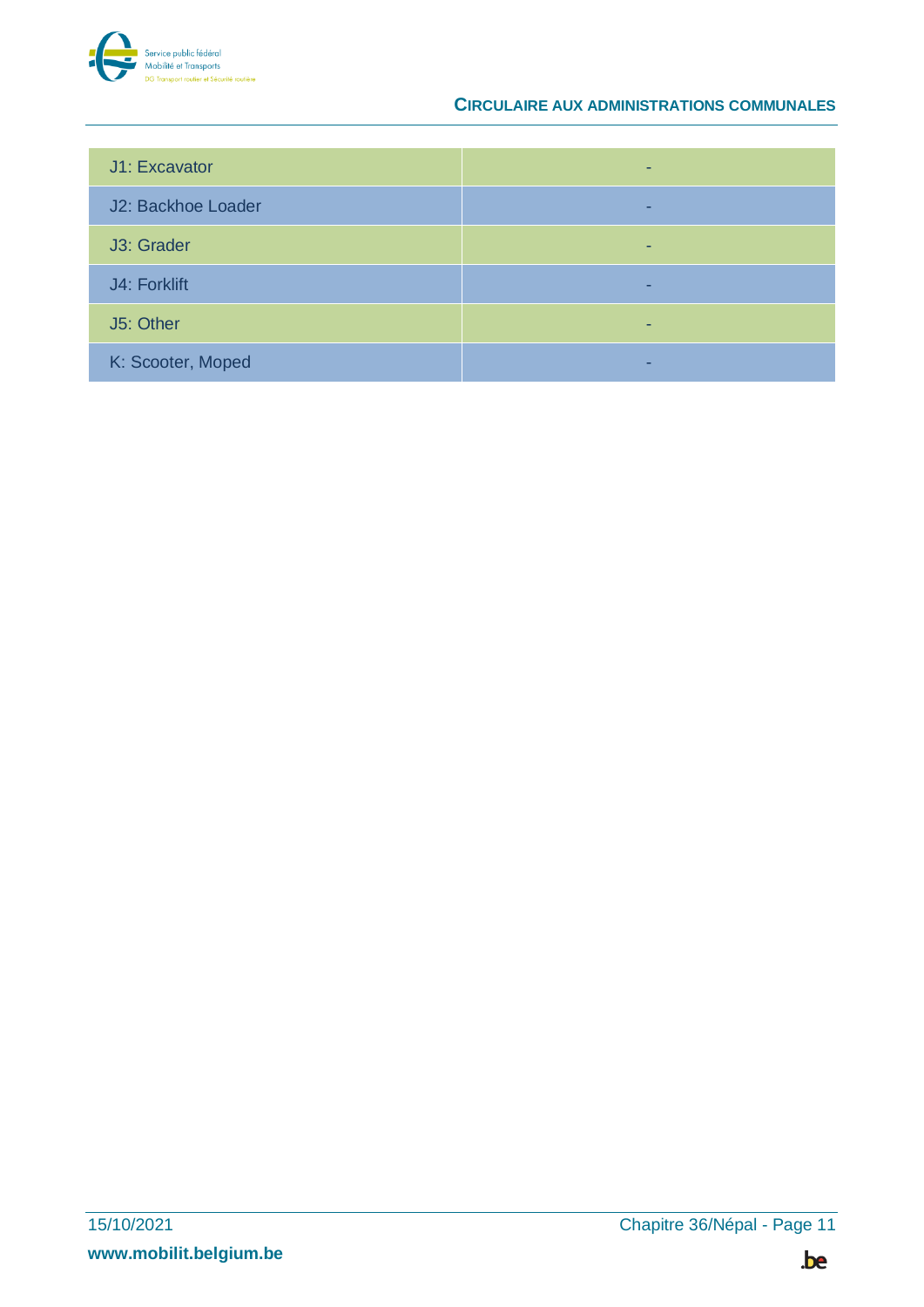

## <span id="page-11-0"></span>**VII. NÉPAL – NPL 020**

#### <span id="page-11-1"></span>**1. MODÈLE**



#### <span id="page-11-2"></span>**2. TABLEAU D'ÉQUIVALENCES DES CATÉGORIES – NPL 020**

| CATÉGORIE ÉTRANGÈRE            | CATÉGORIE CORRESPONDANTE |
|--------------------------------|--------------------------|
| A: Motercycle, Scooter, Moped  |                          |
| B: Car, Jeep and Delivery Van  | B                        |
| C: Tempo, Auto Rickshaw        |                          |
| C1: E-Rickshaw                 |                          |
| D: Power Tiller                |                          |
| E: Tractor                     |                          |
| F: Minibus, Mini truck         | B                        |
| G: Truck, Bus and Lorry        | B                        |
| H: Road Roller, Dozer          |                          |
| H1: Dozer                      |                          |
| H <sub>2</sub> : Road Roller   |                          |
| I: Crane, Fire Brigade, Loader |                          |
| 11: Crane                      |                          |
| 12: Fire Brigade               |                          |
| 13: Loader:                    |                          |

15/10/2021 Chapitre 36/Népal - Page 12